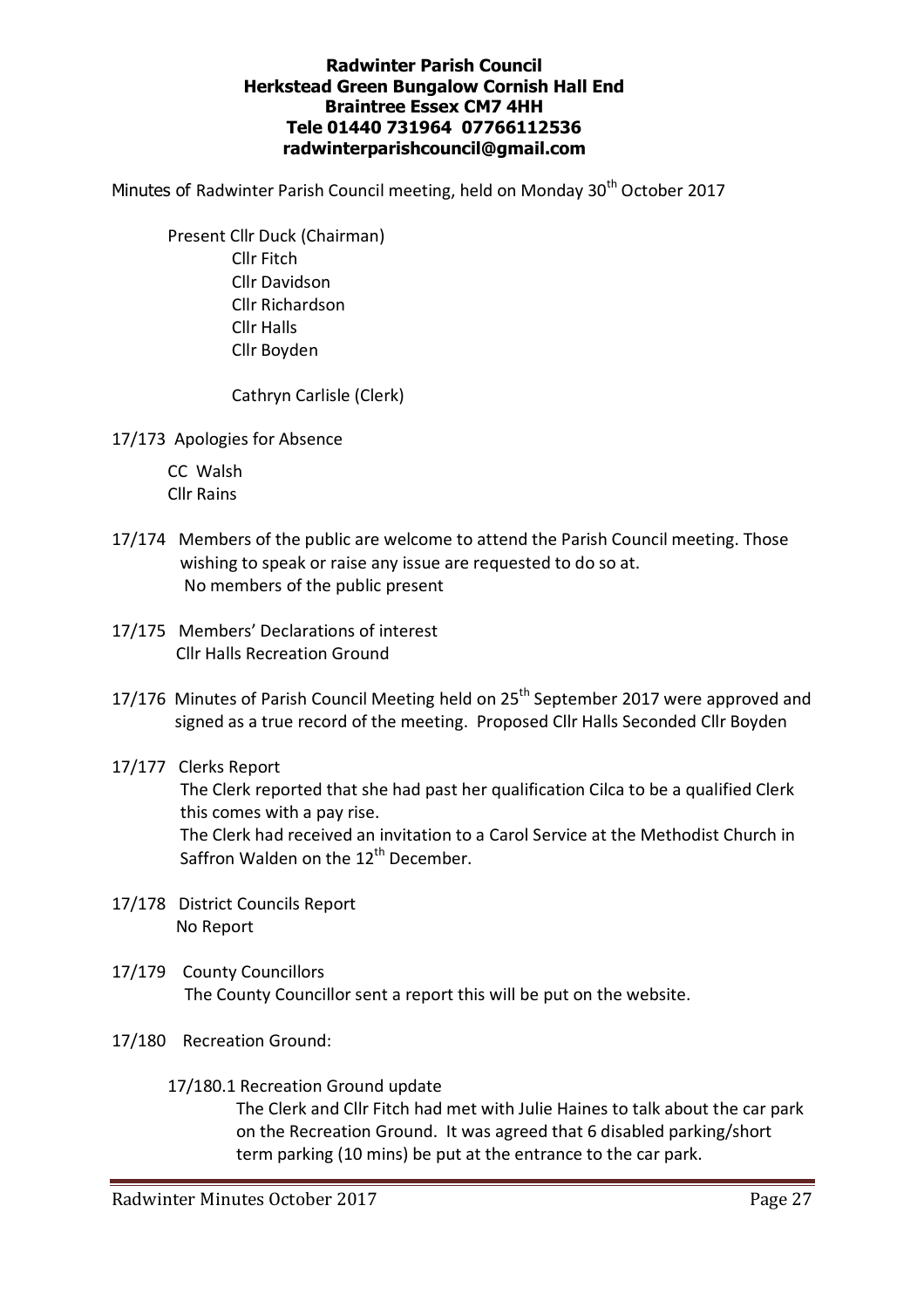Normal parking to start at the pinch point in the car park to the end of the car park be parking bays herring bone style. Yellow lines to be put along the entrance to the car park.

The Hedge long the armes houses to be cut back once the boundary has been checked, so that the lights can be uncovered. It was agreed that there be a horizontal car parking space behind the armes houses which would take up less space.

### 17/181 Finance:

To agree the following payments:

| Cathryn Carlisle - | salary Aug      | 107                                                                                   |
|--------------------|-----------------|---------------------------------------------------------------------------------------|
| E-on               | Electricity     | d/d                                                                                   |
| Cathryn Carlisle   |                 | 108                                                                                   |
| A & J Lighting     | Maintenance     | D/D                                                                                   |
| BТ                 | Telephone       | D/D                                                                                   |
| A & J Lighting     | Maintenance     | D/D                                                                                   |
|                    |                 | 109                                                                                   |
|                    |                 | 111                                                                                   |
| <b>EALC</b>        | <b>Training</b> | 114                                                                                   |
| <b>Nisbets</b>     | Pavilion        | 112                                                                                   |
| Mogo Direct        | Pavilion        | 113                                                                                   |
|                    |                 | <b>Clerk Expenses</b><br>The Hundred Parishes Subs<br>Nisbets (Julie Haines) Pavilion |

Payments were approved by all members of the council present. Cllr Fitch checked the invoices prior to the meeting.

17/181.9 Monthly Budget and Bank Statement

Cllrs approved the monthly Budget and Bank Statement, Cllr Fitch checked the Bank Statement prior to the meeting.

17/182 Recent Planning Applications:

 17/182.1 UTT/17/2515/FUL Erection of single storey extension to mixed use barn (Business/domestic) to provide business with a new entrance lobby. Two WCs (inc accessible), Boot Room and store room Honeylands Mill End Sandon Road recommend approval

> UTT/17/2808/FUL Change of use of existing paddock land and stable block to residential use ancillary to Maypole Cottage. Alterations to stable block to form workshops/store Maypole Cottage Walden Road recommend approval

UTT/17/2827/HHF Erection of single storey rear extension and car port 2 Bridge foot Hempstead Road recommend approval

17/182.2 Planning Results

UTT/17/2517/FUL Radwinter C of E Aided Primary School Water Lane